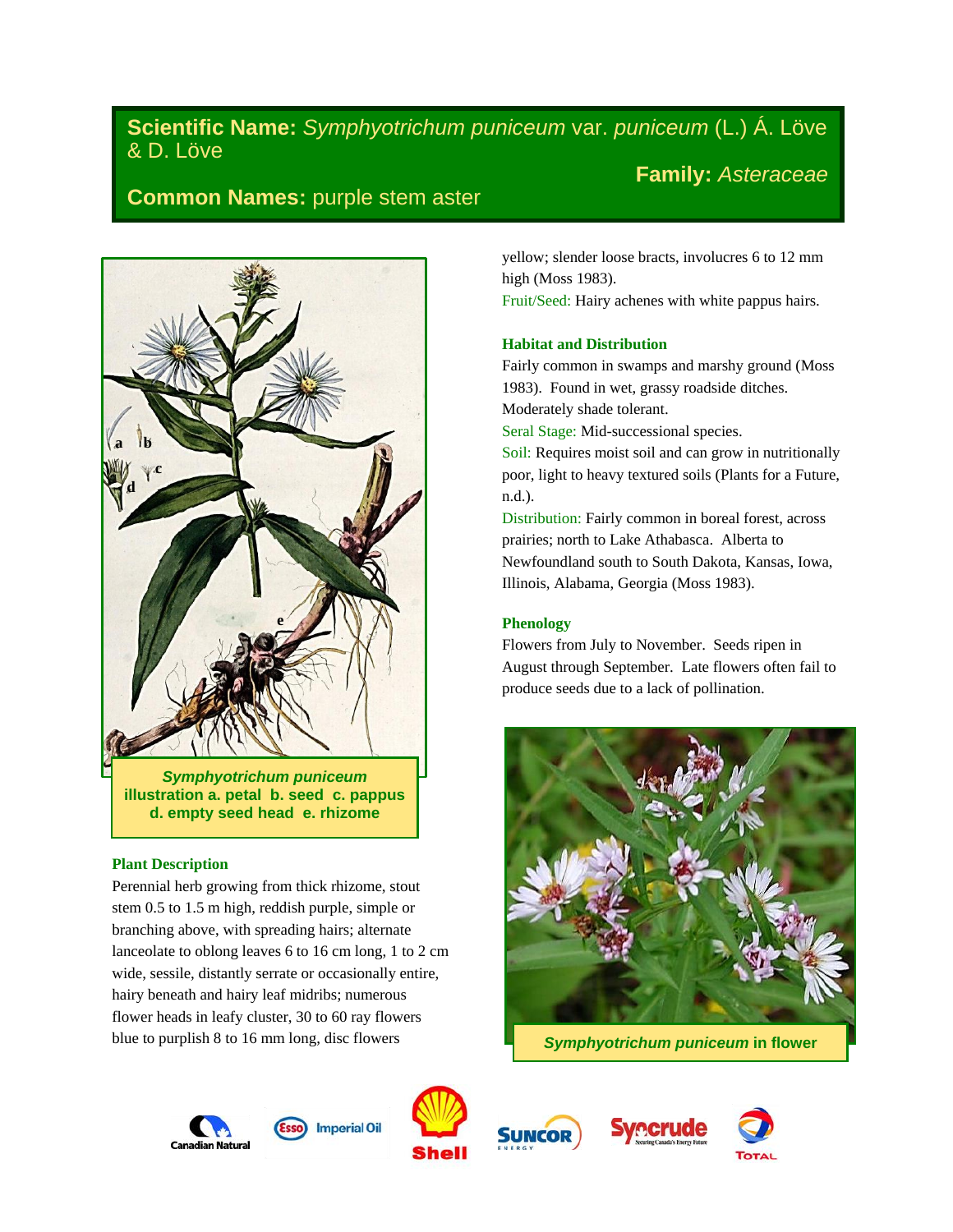## **Pollination**

Flowers are pollinated by bees, flies, beetles and Lepidoptera (moths and butterflies).

Purple stem aster is self-fertile (Plants for a Future n.d.).



*Symphyotrichum puniceum* **seed**

## **Seed Dispersal**

Seed born on pappus and easily spread by wind.

## **Genetics**

2n=16 (Moss 1983).

## **Seed Processing**

Collection: Hand pick; entire stems can be cut and dried to allow additional seed ripening. Seed Weight: 0.14 to 0.23 g/1,000seeds (0.19 average).

Harvest Dates: August in northeastern Alberta. Cleaning: Pull seeds from seed heads by hand. Rub seeds with pappus between corrugated rubber in a box. Sieve to remove seeds from chaff using appropriate size screens. Small chaff and dust can be removed by winnowing.

Alternately, pappus with attached seeds can be placed on a sieve with opening size large enough to let seeds through stacked on a sieve that will catch the seeds. Place a smaller sieve over the top sieve and direct a strong flow of air (such as that produced by a reversed vacuum) through the top sieve. Seeds will be removed from the pappus and lodge in the small mesh sieve.

Storage Behaviour: Orthodox; seeds can be dried, without damage, to low moisture contents, and their longevity increases with reductions in both moisture content and temperature (Royal Botanic Gardens Kew 2008).

Storage: 79% viability following drying to 15% moisture content and freezing for 31 days at -20°C (Royal Botanic Gardens Kew 2008).

Longevity: Some germination has been recorded in six-year-old seeds stored at room temperatures.

# **Propagation**

Natural Regeneration: Spreads slowly by seed and by rhizomes (ALCLA Native Plants n.d., USDA NRCS n.d.).

Germination: 25% germination in 30 days with fresh, 1 or 2 year old seed from northeastern Alberta. 75% germination on 1% agar media germinated at temperatures of 25°C in 8 hrs of light and 16 hours dark (Royal Botanic Gardens Kew 2008). Pre-treatment: 30 days cold stratification. Direct Seeding: No literature found. Vegetative Propagation: Can be propagated by

division in spring or autumn (Plants for a Future, n.d.). Leafy rhizome cuttings survive well when planted on a moist reclaimed site in northeastern Alberta (Smreciu, et al 2008).

Micro-propagation: No literature found.











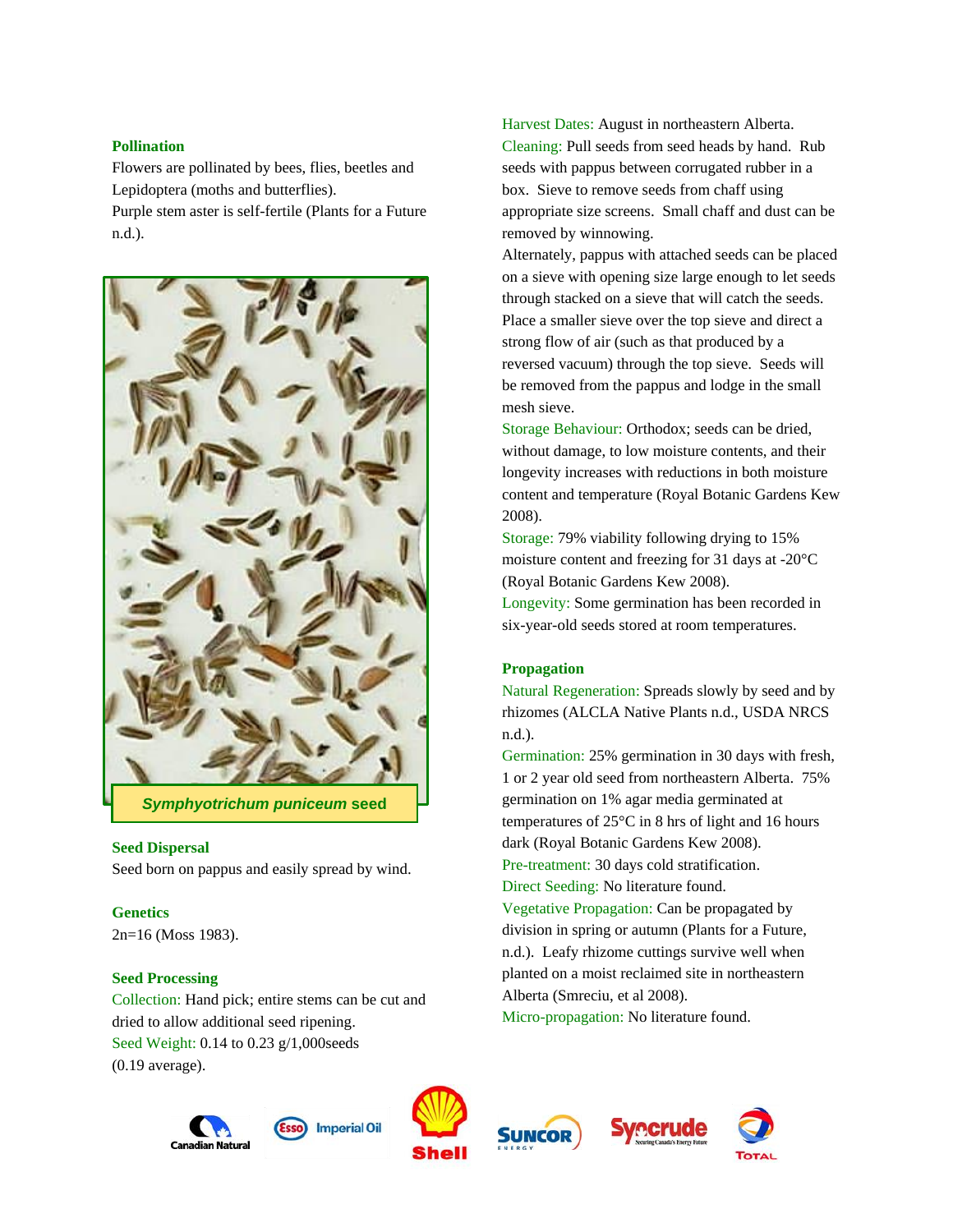#### **Aboriginal/Food Uses**

Food: No literature found.

Medicinal: Aboveground parts are dried and boiled to make a decoction to treat kidney problems, chills and cold sweats when drunk repeatedly. If collected when plants are in flower, the stems, leaves and flowers can be used to treat headaches. Dried roots can be mixed with tobacco or made into a powder and inhaled to treat headaches or chewed and applied to sore teeth. Roots can be used as a heart medicine, a diuretic, emetic tea, medicine for sore kidneys, fever, teething sickness, failure to menstruate, recovery after childbirth and facial paralysis. Purple stem aster has proven anti-inflammatory properties (Marles et al. 2000).

#### **Reclamation Potential**

Spreads rapidly and forms large colonies in wet meadows and ditches of northeastern North America (Taylor and Hamblin 1976).

#### **Commercial Resources**

Availability: Occasionally small amounts of seed are offered by nurseries or seed producers in Alberta. Cultivars: None are known.

#### **Notes**

Synonym *Aster puniceus* [L.](http://www.itis.gov/servlet/SingleRpt/RefRpt?search_type=author&search_id=author_id&search_id_value=41302)

*Symphyotrichum puniceum* is listed as 96% intact (less occurrences than expected) in the Alberta oil sands region (Alberta Biodiversity Monitoring Institute 2014).

#### **Photo Credits**

Photo 1: Robert H. Mohlenbrock. 1995 @ USDA NRCS.

Photo 2: Prairie Moon Nursery 2013.

Line drawing: Christiaan Sepp @ Wikimedia commons 2013.

#### **References**

Alberta Biodiversity Monitoring Institute, 2014. The status of biodiversity in the oil sands region of Alberta. Alberta Biodiversity Monitoring Institute, Edmonton, Alberta. 47 pp.

[http://www.abmi.ca/FileDownloadServlet?filename=](http://www.abmi.ca/FileDownloadServlet?filename=The%20Status%20of%20Biodiversity%20in%20the%20Oil%20Sands%20Region%20of%20Alberta_2014_Supplemental%20Report.docx&dir=REPORTS_UPLOAD) [The%20Status%20of%20Biodiversity%20in%20the](http://www.abmi.ca/FileDownloadServlet?filename=The%20Status%20of%20Biodiversity%20in%20the%20Oil%20Sands%20Region%20of%20Alberta_2014_Supplemental%20Report.docx&dir=REPORTS_UPLOAD) [%20Oil%20Sands%20Region%20of%20Alberta\\_201](http://www.abmi.ca/FileDownloadServlet?filename=The%20Status%20of%20Biodiversity%20in%20the%20Oil%20Sands%20Region%20of%20Alberta_2014_Supplemental%20Report.docx&dir=REPORTS_UPLOAD) 4 Supplemental%20Report.docx&dir=REPORTS\_U [PLOAD](http://www.abmi.ca/FileDownloadServlet?filename=The%20Status%20of%20Biodiversity%20in%20the%20Oil%20Sands%20Region%20of%20Alberta_2014_Supplemental%20Report.docx&dir=REPORTS_UPLOAD) [Last accessed June 16, 2014].

ALCLA Native Plants, n.d. *Aster punicius* Purplestemmed aster. IN : ALCLA Native Plants, Plant Description.

<http://www.alclanativeplants.com/section2/main.htm> [Last accessed October 10, 2013].

Marles, R.J., C. Clavelle, L. Monteleone, N. Tays and D. Burns, 2000. Aboriginal Plant Use in Canada's northwest Boreal Forest. Natural Resources Canada and Canadian Forest Service. UBC Press, Vancouver, British Columbia. 368 pp.

Moss, E.H., 1983. Flora of Alberta. A manual of flowering plants, conifers, ferns, and fern allies found growing without cultivation in the province of Alberta, Canada. 2nd edition. University of Toronto Press, Toronto, Ontario. 687 pp.

Plants for a Future, n.d. *Aster puniceus* - L. Plants For A Future, Dawlish, Devon, UK. [http://www.pfaf.org/user/Plant.aspx?LatinName=Aste](http://www.pfaf.org/user/Plant.aspx?LatinName=Aster+puniceus) [r+puniceus](http://www.pfaf.org/user/Plant.aspx?LatinName=Aster+puniceus) [Last accessed June 14, 2013].

Royal Botanic Gardens Kew, 2008. *Aster puniceus* L. Seed Information Database. [http://data.kew.org/sid/SidServlet?ID=2585&Num=X](http://data.kew.org/sid/SidServlet?ID=2585&Num=XDF) [DF](http://data.kew.org/sid/SidServlet?ID=2585&Num=XDF) [Last accessed June 14, 2013].

Smreciu, A., K. Gould, R. Yakimchuk and M. Pahl, 2008. Priority Shrub Species; Propagation and establishment. Interim Report, prepared for Cumulative Environmental Management Association (CEMA), Fort McMurray, Alberta. 56 pp.

Taylor, K.S. and S.F. Hamblin, 1976. Handbook of wildflower cultivation. Macmillan Publishing, Collier Books, New York, New York.